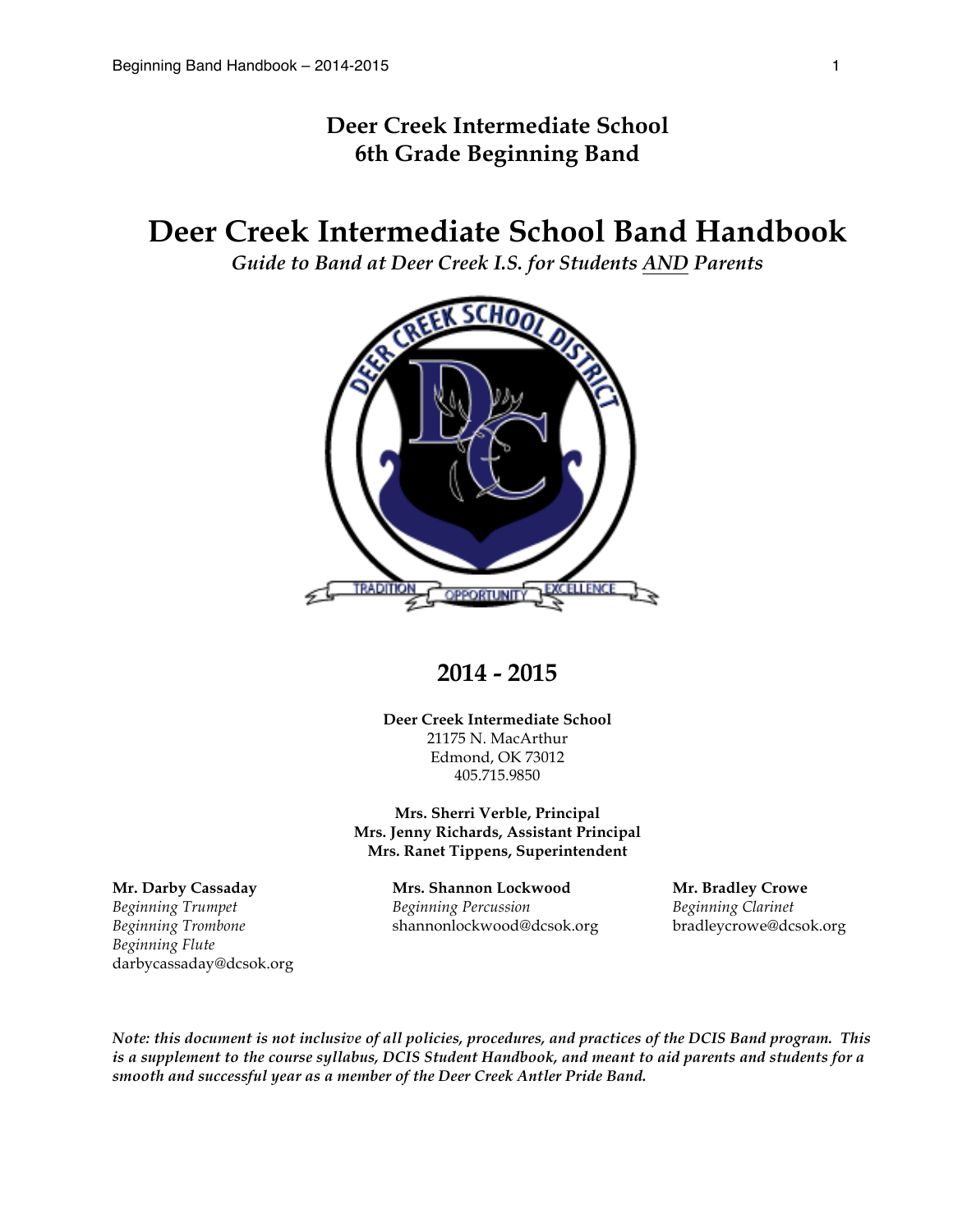# **INTRODUCTION**

Greetings Deer Creek Band Students & Parents!

My name is Mr. Cassaday and I am extremely excited to be a part of your new adventure in the Deer Creek Antler Pride Band! Mr. Crowe, Mrs. Lockwood, and I have some very exciting activities planned for the 2014-2015 school year and we cannot wait to get started helping your learn to play your new instruments!

Before we can get going, there is some very important information regarding the Deer Creek Band you need to know. By thoroughly reading this handbook, you will have many of your questions answered and be made aware of some important dates, procedures, etc.

Once you have completed reading the handbook, return the completed "Handbook Agreement Contract" found at the end of this guide and keep the rest for your reference throughout the year. For any question not addressed in the handbook, please contact your Band Director. The "Handbook Agreement Contract" requires both student and parent signatures, acknowledging your understanding and compliance with the policies found within.

Band offers one of the most challenging and rewarding experiences offered in today's public schools. Our Deer Creek Band will only be as successful as the weakest member of the band. As a member of the band, students will learn the benefits of goal-setting, self-discipline, leadership, group dynamics, and so much more!

#### *A brief note regarding band, athletics, and other extra-curricular activities:*

*Students involved in multiple co- or extra- curricular activities will be able to continue performing in band. Ex: band and sports, student council, speech and debate, drama, or any other activity - even band and football. The Band Directors are committed to helping you find a way to fit band in the busiest of schedules.*

On behalf of all the directors, welcome to the Deer Creek Band Family! We look forward to getting to know each one of you and your families over the upcoming year!

Sincerely,

Mr. Cassaday

#### **COURSE DESCRIPTION**

**6th Grade Beginning Band** is available to any 6th grade student enrolled at Deer Creek Intermediate School. It is expected that all students, once placed on an instrument, will continue their membership in band through high school graduation. The Beginning Band will perform a Winter and Spring Concert. Beginning Band Class is scheduled during the school day and arranged to avoid conflicts with other classes. Emphasis is placed on tone production, pulse control, fundamental technique, and basic music theory.

Membership in all band classes is at the discretion of the Band Director. Any student who does not meet passing requirements of playing proficiency, rehearsal attendance, performance attendance, class preparedness, and professionalism may be removed from the band program.

# **REQUIRED MATERIALS**

- **BLACK** Binder (*must be black for use in concerts)*
- Pencil
	- Beginning Band Method Book(s)
		- o Flute, Clarinet, Trumpet, Trombone = *Tradition of Excellence, Book 1* by Bruce Pearson
		- o Percussion = *Alfred's Drum Method Book 1*
- *5 Minute Theory* by Mark Wessels
- **Instrument**
- 5 working Reeds (Clarinets only)
- Sticks/Mallets (Percussion only)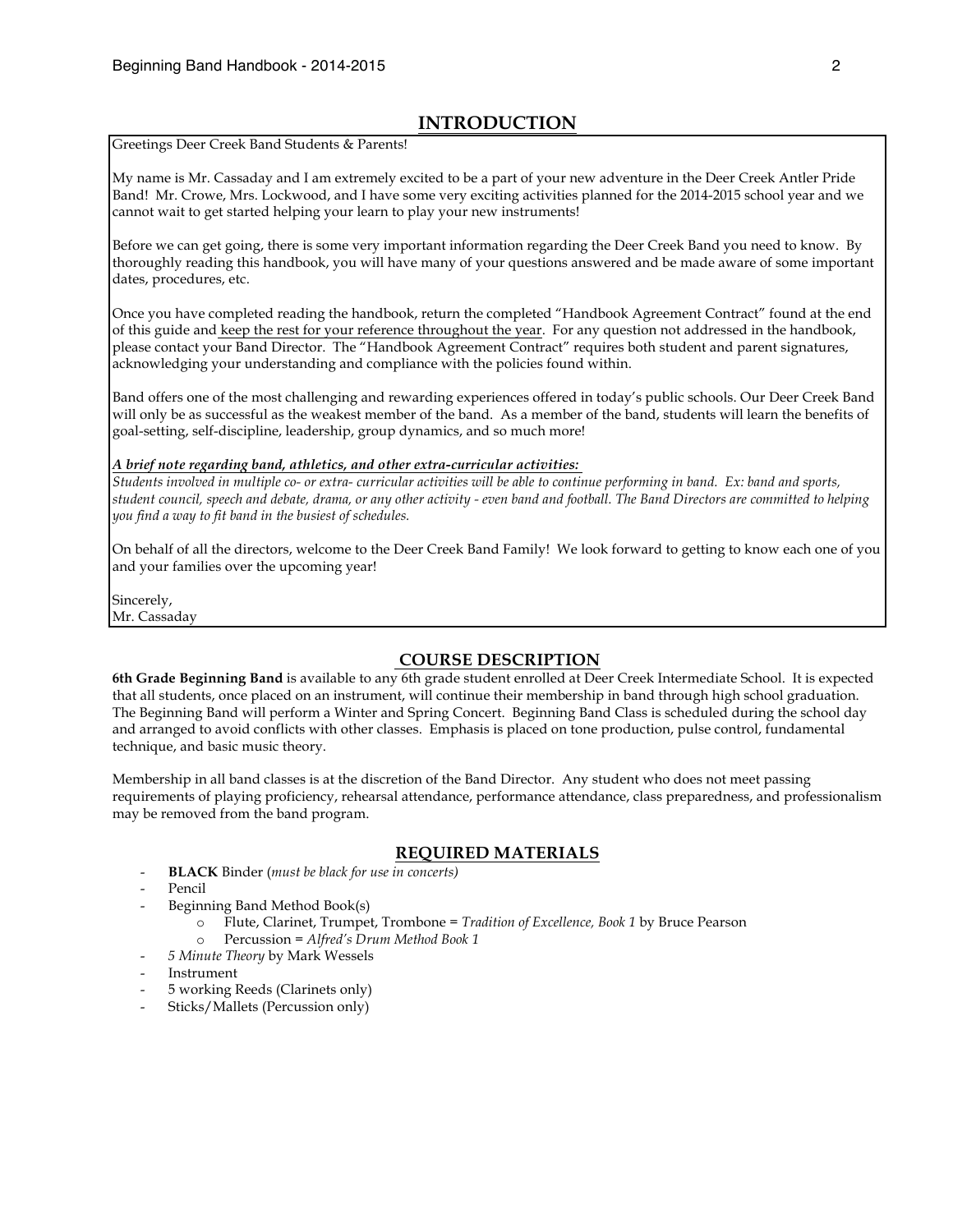### **REQUIRED AFTER SCHOOL ACTIVITIES**

- 1. Approx. 3 after-school rehearsals to prepare for performances
- 2. Winter Concert (December)
- 3. Recruiting Concert (February or March)
- 4. Spring Concert (May)
- 5. Spring Festival/Trip (May)

# **GENERAL REQUIREMENTS**

- 1. Maintain a positive attitude and strong work ethic
- 2. Daily home practice
- 3. Bring an instrument in good playing condition to all rehearsals and performances
- 4. Bring all supplies to class including a pencil and a binder containing all music;
- 5. Remain eligible for extra-curricular activities (i.e. Spring Trip);
- 6. Weekly Practice Journal turned in

*We are aware that some families may experience financial difficulties and hardships. If the directors are informed of such problems, we will do everything possible to work with them. Financial hardship should not be a reason for a student to forfeit their participation in Band.*

# **ATTENDANCE REQUIREMENTS**

Students are expected to perform in all performances of the DCIS Beginning Band. Participation and service in the band outside of the classroom will be a determining factor of the student's final grade. Performing groups have responsibilities in and away from school, as well as during and after regular school hours. Student members of such groups must adhere to the Deer Creek Band procedures and policies. Students and parents should be aware of possible conflicts with other activities, both in and out of the school system and make the necessary arrangements to participate in Band performances. Any student who is absent from a scheduled required rehearsal or performance will have their semester grade lowered **one letter grade**, unless otherwise excused by the Band Director.

**Excused absences** from a required rehearsal or performance may include, but are not limited to, the following:

- family emergencies (ex. death in the family, E.R. visit, etc.)
- severe illness, provided the Band Director is notified prior to the rehearsal or performance and a doctor's note is provided as soon as possible after the event.
- Religious ceremonies (weddings, funeral, etc.)
- conflicts with other SCHOOL activities, which have been previously arranged with the Band Director.
- NOTE lack of transportation is NOT an excused absence.

The success of our students is directly proportional to the overall attendance rate throughout the year. We cannot teach an empty chair, and unlike athletics, we do not have a "bench". **Please make every effort to schedule your medical, dental, or other appointments around band activities and class time.**

# **PARTICIPATION REQUIREMENTS**

## **DAILY REHEARSAL PARTICIPATION:**

Students are expected to have the following items at **every class meeting**:

- their instrument, in good working order;
	- bring a note from parent/guardian if instrument is in the repair shop;
	- even if a physical reason prevents a student from playing, they should bring their instrument so they can finger along and keep up with the class;
	- all accessory equipment (Ex: reeds, sticks, mallets, mouthpieces, etc.); everything needed to play your instrument;
	- method book(s), sheet music in black band binder, & pencil.

Have your *own* music and pencil at your seat **each day**

Be ready to play when the director begins class, do your best to do whatever is asked of you, and listen quietly when the director gives the cut-off.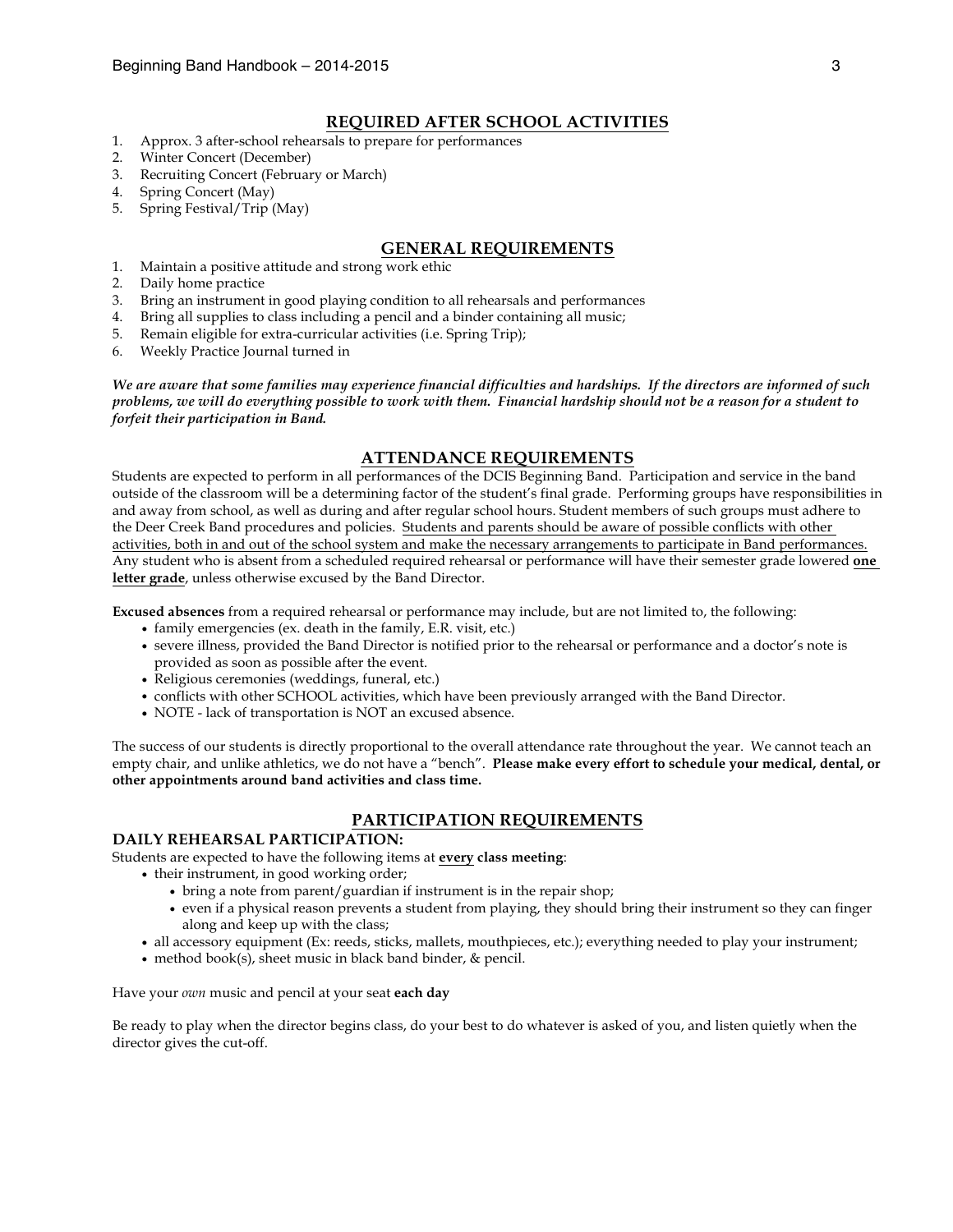## **PERFORMANCE PARTICIPATION:**

All band students are expected to participate in school concerts, pep assemblies, and/or other school functions in which the band takes part throughout the school year. The appearance of the band in a public performance is the most important obligation of each student involved. Performance dates will be announced well in advance, when possible, so that individual plans can be made accordingly. Failure to participate in public performances will impair not only the performance capabilities of the band, but also the academic achievement of the student and his or her eligibility with the organization.

# **UNIFORM GUIDELINES**

# **DCIS BAND TEE:**

All students will need to purchase the DCIS Band Tee Shirt. Shirts are \$15. Check can be made payable to "Deer Creek Band Boosters".Students will wear these shirts at pep assemblies, trips, and other band-related events.

## **CONCERT ATTIRE:**

Gentlemen are to wear "nice dress clothes"

- slacks (no denim)
- dress shirt, tucked
- dress shoes (no sandals/athletic shoes)
- coat/tie is optional

Ladies are to wear "nice dress clothes"

- no denim
- skirts/dresses must fall below the knee
- dress slacks are allowed
- dress shoes (no athletics shoes)

# **GRADING POLICY**

| $A = 90 - 100$ , $B = 80 - 89$ , $C = 70 - 79$ , $D = 60 - 69$ , $F = 0 - 59$ |
|-------------------------------------------------------------------------------|
| Rehearsals.<br>$.30\%$                                                        |
| <b>Active Participation</b>                                                   |
| Rehearsal Etiquette                                                           |
| Extra Required Rehearsals (outside of school day)                             |
| .40%                                                                          |
| 25%                                                                           |
| Practice Journals                                                             |
| <b>Playing Assignments</b>                                                    |
| Objective Sheets                                                              |
| Written Assignments                                                           |
| Other                                                                         |
| ………………………………………………………………………<br><b>Semester Exam.</b><br>.+5%                  |
| 100%                                                                          |
|                                                                               |

*NOTE: any unexcused absence from a performance may result in the lowering of one full letter grade for the given grading period.*

**Rehearsal Grade (30%):** Students will receive a weekly rehearsal grade that reflects their level of active participation and rehearsal etiquette throughout the week. Rehearsal etiquette means how a student conducts himself in rehearsal. Each student will begin the week with 100%. The grade will be lowered 10% for each day the student lacks in participation, lacks preparation, or exhibits behavior disruptive to the learning environment. Students will also receive a rehearsal grade for any extra, required, rehearsal that is equivalent to a full week's worth of rehearsal grades.

**Performance Grade (40%):** Band is a performance-based class. Each individual student's contribution in every performance is vital to the success of the overall performance. Students rehearse daily in class in preparation for these performances, so performances serve as a cumulative representation of what the student has learned in class. Performances are the largest weighted portion of the student's final grade.

**Excused Absences:** for a list of excused absences, see the portion on Attendance Requirement. Students who miss a performance with an excused absence will be given the opportunity to make-up the grade with a written assignment.

**Unexcused Absences:** will result in a 0% and students will not receive an opportunity to make up the grade.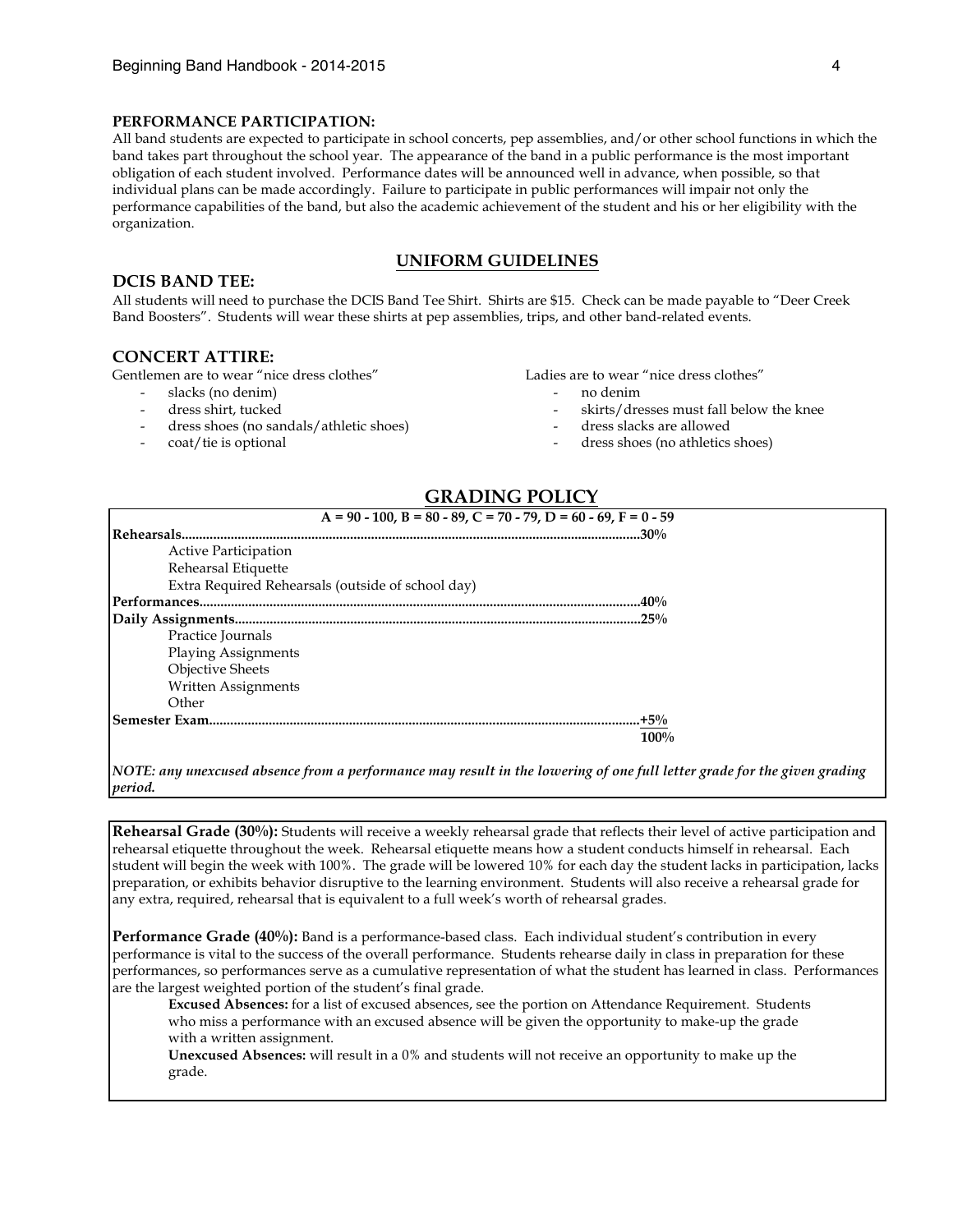**Daily Assignments (25%):** Students will be given a variety of assignments each week. These assignments may include, but are not limited to: Weekly Practice Journals, Objective Sheets, Listening Assignments, In-Class Playing Opportunities, and other Written Assignments.

**Practice Journals:** will be graded on a weekly basis. The practice week will begin on Monday and conclude on Sunday. Practice Journals are due the first day of the school week. The Practice Journal is graded based on how thorough the practice sessions are documented and the amount of time spent on individual practice. The amount of time is less important than the documentation of the goal-oriented practice sessions.

*Practice Journals are an important part of the student's course grade and success.* 

**Objective Sheets:** Objective Sheets will be given out at the beginning of each 9-Weeks. Each objective will have specific due dates, with the final objective due by the end of the 9-Weeks. Students may "pass-off" objectives early, if prepared to do so. Music must be performed with characteristic tone quality, correct notes, rhythms, articulations, dynamics, phrasing, tempo, and intonation up to the current class standard. A grade of 90% or higher is required for each objective to be considered "passed off." Students may take as many attempts as necessary to "pass off" an objective.

**Playing Opportunities:** students will be asked to perform alone, for a grade, several times throughout the year. Typically, this will happen on an average of once per week. Students will be assigned a selection of music prior to the scheduled date. Students will receive written feedback describing the strengths and weaknesses of their performance.

**Chair Placements:** Scores from playing opportunities may be used for chair placements. Chairs are used strictly as a motivational tool. A student's chair placement will not be reflected on their class grade.

**Written Assignments:** students will complete a variety of written assignments through the year. Much will be done in class, although some will be assigned as homework.

**Semester Exam (5%):** students will complete a performance-based and written final exam at the end of each semester. The two portions will be averaged for the semester exam grade.

**Make-Up Work:** When absent from class, it is the student's responsibility to check with the Band Director for missed assignments. The deadline for playing grades will be the same as everyone else. The deadline for written work will be equal to the number of days the student was absent.

**Late Work:** is not accepted, except for Practice Journals.

**Retakes:** Students will be given the opportunity to re-take written assignments one time, for a higher grade, if the scores are low.

# **PRACTICE EXPECTATIONS - QUALITY, NOT QUANTITY**

**The Deer Creek Band's success is totally dependent on each band student's improvement through individual practice. Students who practice effectively are successful! Every student in the Deer Creek Band is expected to practice daily.**  Regular band class is not considered individual practice time. Students wishing to excel will naturally practice beyond minimum expectations. It is only through consistent practice that students develop their musical abilities properly.

#### **Each instrument is to go home after school for daily practice - not remain in the band room.**

Each student is expected to turn in a completed Weekly Practice Journal. The Practice Journal is not intended to let the director know who is or is not practicing - we can tell that by hearing the student each day. **The purpose of the Practice Journal is to involve the student and their parents in the practice process and to provide accountability for the completion of the required work.**

Since much of this practice will occur at home, we ask that parents partner with the Band Directors in ensuring students are maintaining a steady practice schedule. Practice Journals are designed to promote quality practice and we ask that they are signed weekly by a parent in ink. The directors will grade each student's practice report weekly. Please promote integrity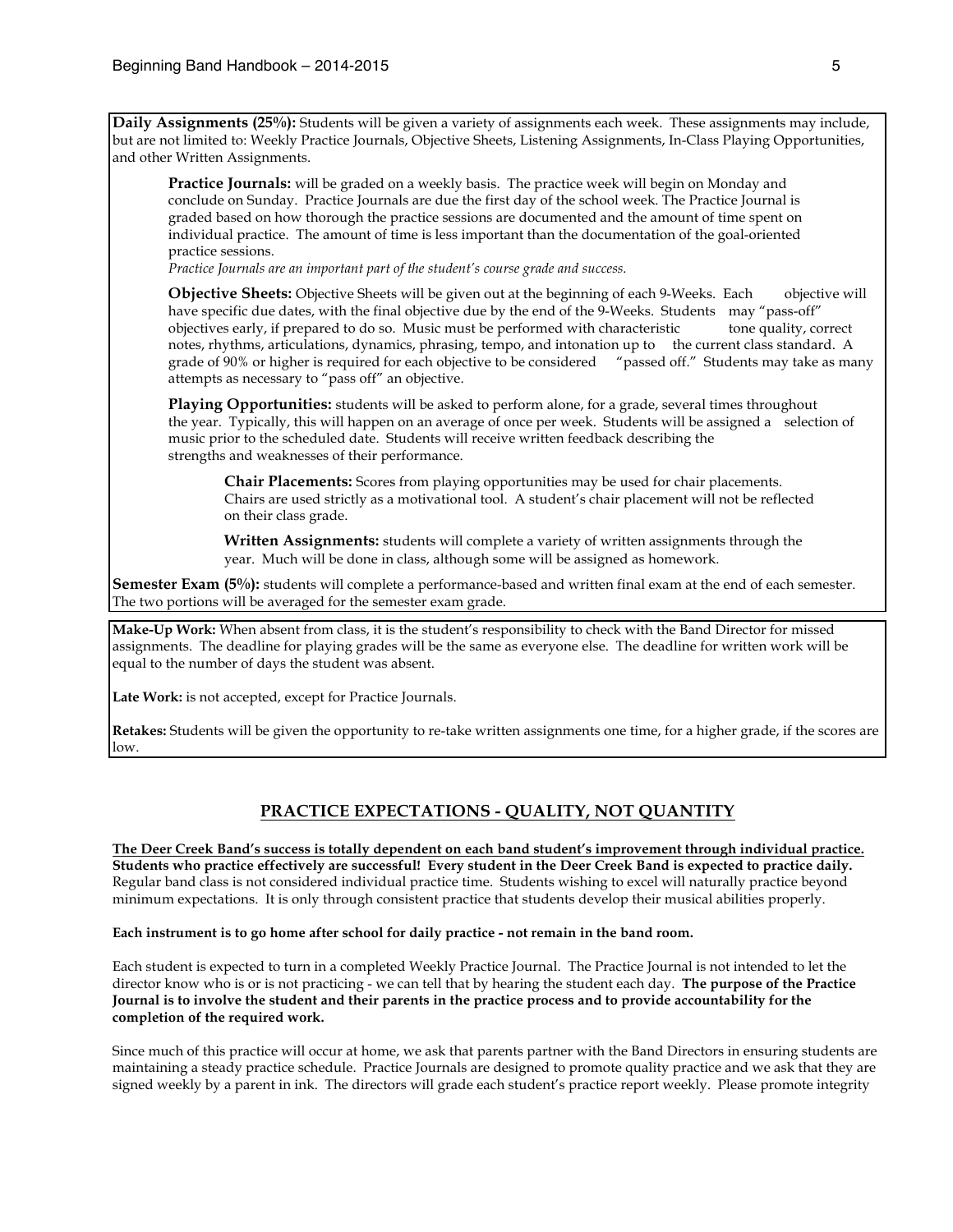in your child by only signing accurately completed Practice Journals. Do not sign a blank Practice Journal in advance or one without your child's name written on it.

The amount of practice time is less important than being able to perform their assigned goals. If a student is not achieving the grades or chairs that they desire, they should increase their practice time or discuss their progress with a director.

Directors understand that students occasionally lose interest in practicing. During these low points, it is both the Directors' and the Parents' responsibility to help motivate the student to continue practicing until their interest returns. Some parents are concerned that "forcing" their child to practice will negatively impact their student's attitude towards music. This is not true. The single most detrimental influence on a child's attitude towards music is their *inability to perform successfully*.

Remember, students who practice incorrectly are reinforcing bad habits; please help your child by positively reinforcing good playing habits that will lead them to success! For more ideas, contact your director.

# **PRIVATE LESSONS by Wynton Marsalis WYNTON'S WAY TO PRACTICE**

| 1.  | Seek out a private teacher.                                                                                          |
|-----|----------------------------------------------------------------------------------------------------------------------|
|     | Private teachers help you work on your areas of improvement not the whole bands.                                     |
| 2.  | Write out a schedule to organize your practice time and follow it every day.                                         |
|     | Have a daily routine $-$ a set time when you practice.                                                               |
| 3.  | Set goals to chart your development.                                                                                 |
|     | Have set goals for every time you practice - small daily achievements will lead to greatly improved overall playing. |
| 4.  | Concentrate when practicing.                                                                                         |
|     | Don't allow distractions to interfere with your practice time: TV, computer, texting, etc.                           |
| 5.  | Relax and practice slowly.                                                                                           |
|     | Practice fast music slow and slow music with slow subdivisions then work for speed                                   |
| 6.  | Practice hard parts longer.                                                                                          |
|     | Work the stuff that is difficult doing what you can already do does not make you a better player.                    |
| 7.  | Play with expression.                                                                                                |
|     | Make everything musical even warm ups and exercises - otherwise what's the point?                                    |
| 8.  | Learn from your mistakes, but don't be too hard on yourself.                                                         |
| 9.  | Don't show off.                                                                                                      |
| 10. | Think for yourself. Use common sense.                                                                                |
| 11. | Be optimistic.                                                                                                       |
|     | Focus on what got better - not just on what isn't good enough yet.                                                   |
| 12. | Look for connections to other types of music or art and life.                                                        |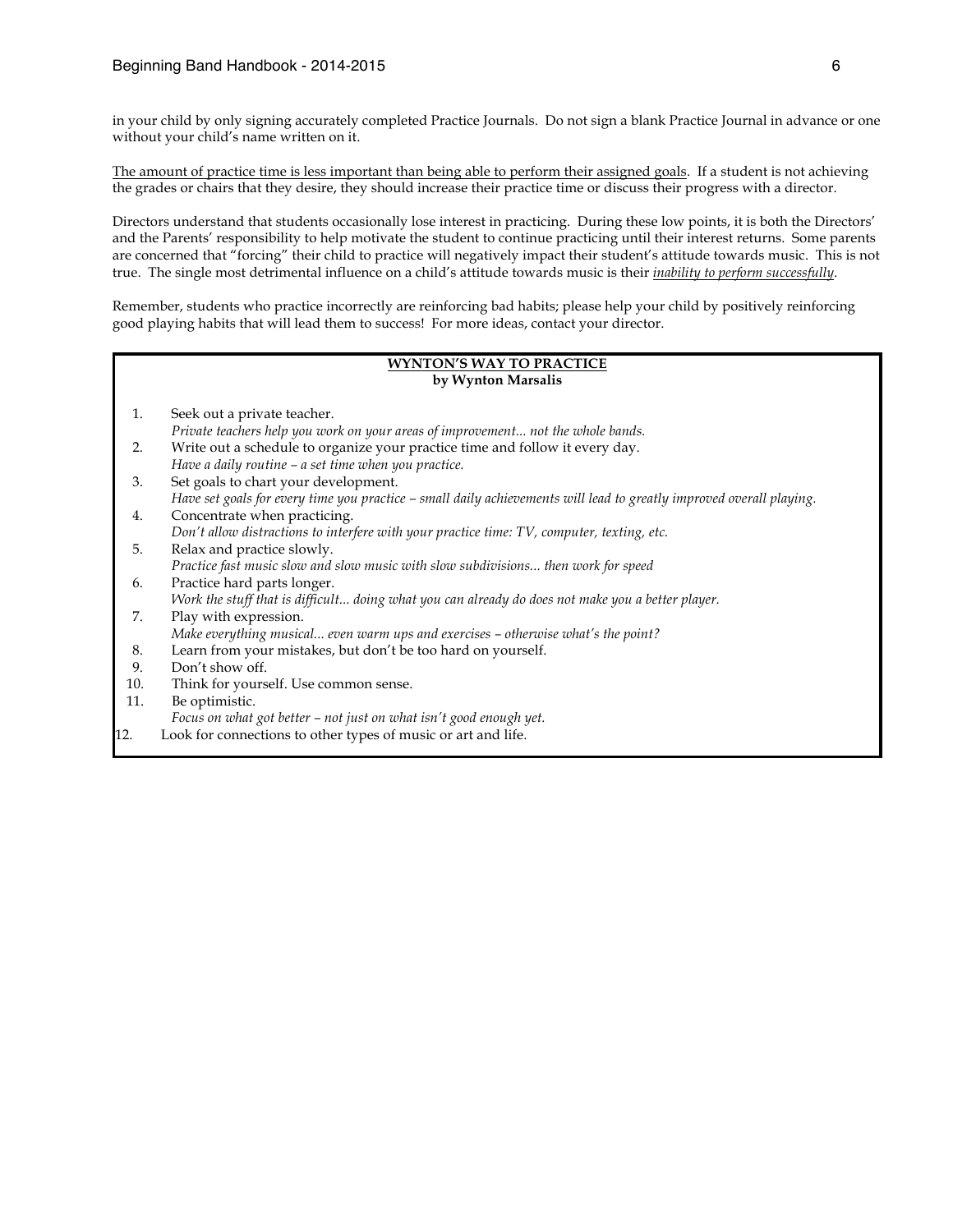# **BAND ROOM RULES & REGULATIONS**

#### **EXPECTATIONS**:

# **It is the philosophy of the Deer Creek IS Band that students need to follow 3 simple guidelines:**

#### *1. Respect yourself;*

- *2. Respect others;*
- *3. Respect the facility/equipment;*
- *… at all times, in all places.*

Band members are expected to follow the *Golden Rule: treat others like you would like to be treated***.**

All rules and policies stated in the "Deer Creek Intermediate School Student Handbook" & "Deer Creek School District Board of Education Policies" will be followed.

## **A few specific rules of the Band Room are:**

- 1. Follow instructions the first time;
- 2. NO gum, candy, food, or drink;
- 3. Only band students are allowed in the Band Room; it is the band student's responsibility to communicate this to their friends not in the band program;
- 4. Students are to play ONLY their instrument at any time; no one else's;
- 5. Percussion instruments are off limits to non-percussionists;
- 6. The Band Room is YOUR Band Room; it is everyone's responsibility to keep it neat and clean.

#### **CONSEQUENCES:**

In general, the Band Directors handle the majority of discipline issues – not principals. The type of discipline varies, depending on the severity of the offense. Principals will handle the most sever of disciplinary actions.

For most cases, the following course of discipline is followed:

- *1. Verbal warning from a Director/Instructor; loss of daily Rehearsal Grade, possible written assignment*
- *2. Student-teacher conference; same as above, plus possible detention or mark*
- *3. Parent-teacher contact; same as above, plus student may be placed on probation (terms agreed to by student, parent, and Directors in Probation Contract); students may be removed from competitive ensembles.*
- *4. Principal-student-teacher conference; same as above, plus student may be removed from the Deer Creek Band Program.*

Students who fail to come to band with their instrument/book will do the band writing assignment during class to be turned in after class and will have their Rehearsal Grade lowered. If there is a playing assignment during class, the student will receive a 0% and will not be able to make-up the assignment. If it is the student's turn to play-off their playing assignment, they will need to come in after school to play them off.

The only exception will be those who had to put their instrument in the repair shop.

# **INSTRUMENT STORAGE AND CARE OF EQUIPMENT/MUSIC**

- 1. All instruments are to be kept in the assigned lockers or storage area. Only band related items may be stored in Instrument Lockers.;
- 2. **DO NOT** leave instruments in the gym, on top of lockers, in the hall, on the floor, in classroom, in the cafeteria, or on the bus;
- 3. Your instrument and mouthpiece should be washed, oiled, and/or swabbed regularly. Your instrument must be kept in good working order. **If it is not playing correctly, let a Band Director look at it first**. We may be able to fix the problem without putting it in the shop. If not, take it to the shop immediately for repairs. Students should bring the "ticket of repair" provided by the shop to the Band Director once they have put it in the shop. Instruments should go to the shop during summer or winter breaks for a routine maintenance check;
- 4. **REEDS:** All double and single reed players are **REQUIRED** to have at least two reeds ready at all times. Reeds are less expensive when purchased by the box. VanDoren or Mitchell Laurie reeds are recommended for clarinet and saxophone. Do not use Rico (orange box) reeds on your instrument. An inexpensive reed case will help prolong the life of your reeds and provide a safe play to store them in between practices. **EXPECT REED CHECKS!;**
- 5. **MUSIC:** is to be taken home to practice each night. Identify all personal music books by writing your name neatly on the front cover and on the first page. Also, mark all stick, mallets, and other accessories with your name.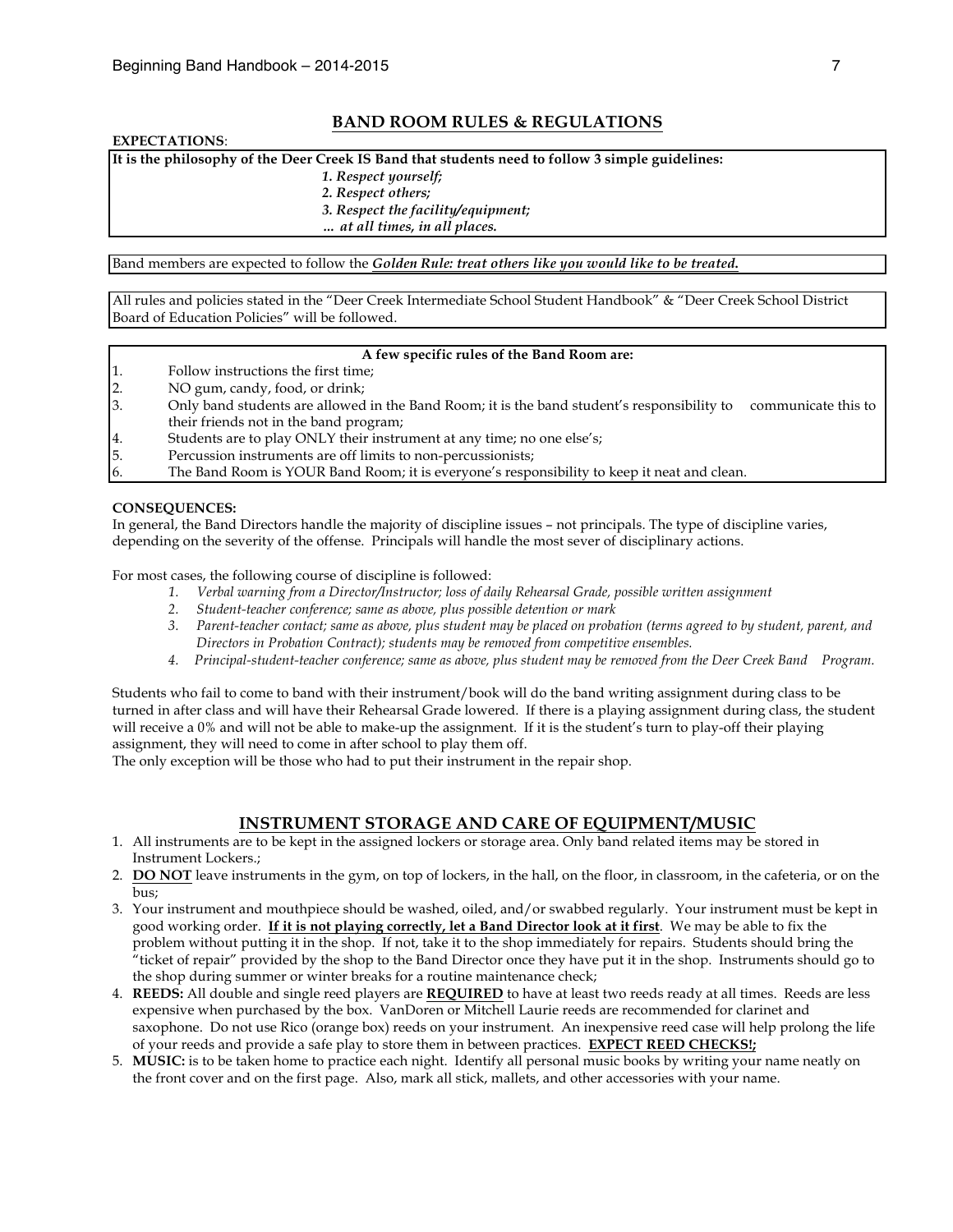### **SECONDARY (SWITCH-OVER) INSTRUMENTS**

Students will be given the opportunity to tryout for a Secondary Instrument towards the end of the 6th grade year. Secondary instruments are those instruments necessary for full concert band instrumentation that is not offered in the Beginning Band classes.

Applications will be accepted for the following instruments:

| <b>Bass Clarinet</b> | Oboe      | Saxophone | Bassoon |
|----------------------|-----------|-----------|---------|
| French Horn          | Euphonium | Tuba      |         |

To be considered, the following criteria must be met:

- 1. a completed application turned into the director by the deadline
- 2. student must have at least a 90% in band
- 3. No failing grades in any other classes
- 4. No extreme disciplinary consequences in band or otherwise
- 5. student must be enrolled for 7th Grade Band
- 6. The student and parents, if selected, they will be required to take private lessons on that instrument over the summer and through the end of their 7th grade year.

Once applications are turned in, the Band Directors will review all applications and select students based on the applications and the instrumentation needed for the band. The number of each instrument taken will vary based on the total number of students enrolled in the 7th Grade Band.

If a student is not selected for a secondary instrument, they will be expected to continue playing their primary instrument they played in 6th Grade.

## **MONETARY PROCEDURES**

**Money Box:** Any money to be turned in for fundraisers, t-shirts, etc… must be put in an envelope with the student's name on it and then placed in the money box.

**Fundraising:** In order to help you and your child raise money for our Spring Trip, we ask that each family do their part when it comes to fundraising. We will participate in 3 fundraising activities through the school during the year. Each year, some families prefer to pay a certain amount in lieu of their student's participation in the fundraiser. We accept this graciously. Please note all dates for money due. After that due date, we cannot refund your money for our Spring Trip.

#### **FUND RAISING POLICY**

Each student in the band program will be issued a Band Money Account. This account will be funded from the District Band Activity Account. The Band Directors will serve as the stewards of these accounts. Students will be able to have money deposited into their account through profits from fundraiser events such as sales, service projects, or donations.

Students can use this money for the following:

- 1. To cover the cost of the out of state band contest.
- 2. To cover the cost of the student's parent or guardian's out of state band contest.

Money deposited into the student's account will stay with that student until the money is used or the student is no longer a member of the band program.

When a student leaves the band program, whether it is from graduation, quitting, being removed from the band, or transferring to another school, any money left behind will be absorbed in the Band Activity Account and will be used at the Band Director's discretion for whatever the band's needs are at that time.

Refunds can only be given to students who have directly deposited money, and only if the refund was requested in writing before the specified deadline for refunds. Any money deposited through fund raising cannot be refunded at any time.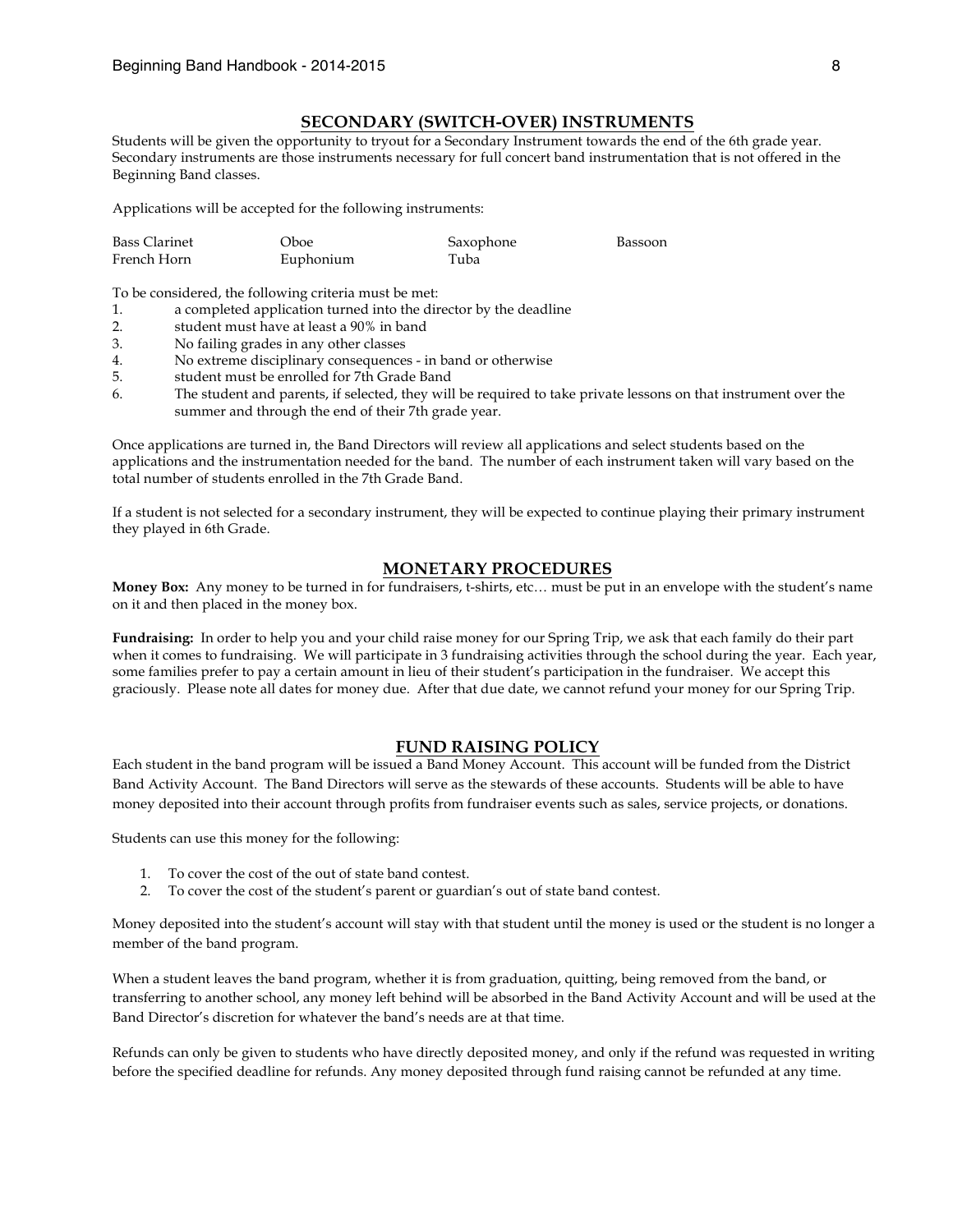## **BAND AWARDS**

Students who earn Achievement Awards or an Outstanding Achievement will be presented at the Deer Creek Band Banquet in May. Awards for Beginning Band may include the following:

# **OUTSTANDING MUSICIANSHIP**

**ACHIEVEMENT AWARDS...**

based on number of objectives completed;

based on furthest objectives completed;

based on perfect rehearsal attendance (includes tardies);

based on flawless record of Practice Journal completions;

based on most positive attitude;

... and more!

# **BAND PARENTS**

#### **How can Band Parents help...**

#### **At Home...**

- 1. Show an interest in the music study of your child.
- 2. Arrange a regular time for your child to practice.<br>3. Find a quiet place where he/she can practice with
- Find a quiet place where he/she can practice without interruption.
- 4. Help him/her with his practice as much as possible.<br>5. Help the student keep a daily record of his/her prac
- Help the student keep a daily record of his/her practice.
- 6. Give him/her a safe place to keep his/her instrument.<br>7. Keep the instrument in good working condition and su
- Keep the instrument in good working condition and supplied with reeds, oil, etc.
- 8. Be very careful with school-owned instruments. The cost of repair is high.<br>9. Teach your child to be prepared and on time to each rehearsal and lesson.
- Teach your child to be prepared and on time to each rehearsal and lesson.
- 10. Even though private study is not required, it is strongly recommended.
- 11. Make faithful attendance to all band activities.
- 12. Encourage your child to play for others when possible home, church, school, in community.

## **At School...**

- 1. Keep a record of the student's various musical activities.
- 2. Notify the teacher if the student is to be absent/tardy for lessons, rehearsals, etc. and give reason.
- 3. See that he/she takes his instrument and music to school EVERY DAY.
- 4. Teach him/her to be punctual.
- 5. See that your child keeps up with classroom studies and makes up work he/she misses.
- 6. Visit rehearsals and lessons occasionally.
- 7. Discuss with your music teachers anything that will help them understand your child.
- 8. Attend concert and other performances whenever possible.
- 9. Volunteer... as a chaperone on trips, pass out uniforms, be on calling committees, help during performances, help with fund raisers, provide transportation... whatever is needed! *(... even if your kids say they don't want you to!)*

**Parent support of the program is always needed. ALL volunteer help is GREATLY appreciated! If you are interested in helping with a particular activity, call your student's Band Director at school. Thank you for your cooperation and support!**